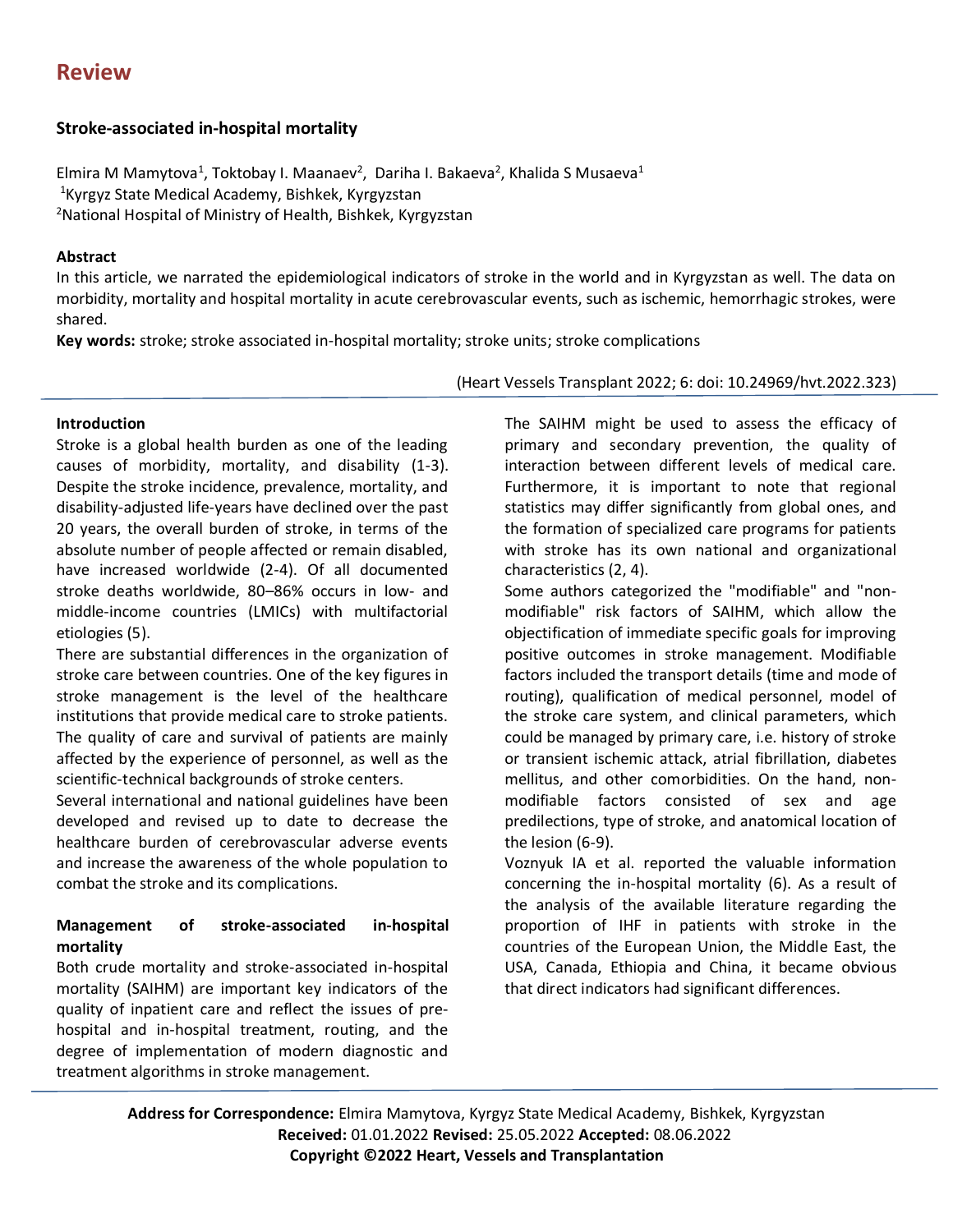Significant differences in the data can be explained both by the quality of medical care and by the peculiarities of collecting statistical data. At the same time, the level of hospital mortality fluctuated significantly in different institutions within the same country (5-8).

Furthermore, the analysis of this study demonstrated a faster rate of decline of SAIHM due to the introduction and expansion of the network of vascular centers for patients with stroke (with the obligatory department of "stroke units")(10,11). In a number of countries, a decrease in SAIHM is associated with an increase in the cost of inpatient medical treatment, which induces the use of more thrombolytic therapy and transcatheter interventions. In St. Petersburg of the Russian Federation, according to its own monitoring and reports from Rosstat, there is a significant decline in SAIHM from 26% to 15.8% (6).

### **Stroke epidemiology in Kyrgyz Republic and current problems**

In the Kyrgyz Republic, the incidence of stroke per 1000 population for 2017-2018 was 2.6-2.67 (average 2.61), crude mortality - 1.17 (41.8%), in-hospital mortality - 14.3%, and mortality 'at home' was 51%. A positive trend has been noted in morbidity, mortality and hospital mortality for 2007-2011 and 2017-2018. According to the data presented from the Brain Registry of Bishkek, in a comparative aspect for 2007-2011 and 2017-2018, the following epidemiological pattern is observed: the incidence and mortality due to stroke remained the same, but the proportion of deaths in the hospital almost halved - from 25.7 to 14.3% (12, 13).

This current epidemiologic condition could be explained by several reasons. First of all, primary and secondary prevention measures have not yet reached their goal in the Kyrgyz Republic as in most low and middle income countries. Secondly, most of the cases of lifethreatening forms of stroke (mainly hemorrhagic ones) remain challenging to the management. Nevertheless, the level of hospital care for stroke patients has improved, despite the difficulties in in-patient treatment, namely the lack of overall implementation of intravenous thrombolysis and endovascular thrombectomy in governmental hospitals.

So far, no studies have been conducted in Kyrgyzstan to identify the factors of SAIHM, the impact of neurological complications on early outcomes in stroke patients who received inpatient treatment. At the present stage, there are no definite, agreed and clear parameters for the indicator "in-hospital mortality" in

stroke, there is no consensus on the assessment and calculation methodology.

The study that we are going to conduct to meet these goals will be a pilot study that will also predict the risks of death after ischemic and hemorrhagic stroke in a tertiary hospital setting.

Knowledge of the factors that determine the SAIHM will allow us to develop a targeted strategy for the development of services that provide a qualified stroke care, which should ultimately lead to its decrease. Currently, clinical guidelines for the in-hospital management of patients with ischemic stroke and transient ischemic attacks, approved by the Ministry of Health of the Kyrgyz Republic in 2017, are going to be revised and prepared for approval of guidelines for the management of patients with hemorrhagic stroke.

#### **Conclusion**

In-hospital mortality is the hallmark of the pre-hospital and hospital treatment of stroke and its complications. Significant differences in the rate of SAIHM can be explained both by the quality of medical care and by the statistical data collection.

According to Bishkek Brain Registry, over the past 10 years, there has been a positive trend in the SAIHM. However, morbidity and crude mortality from stroke remained the same. It is necessary to organize the collection of data from hospital registers to outline earlier and late outcomes of stroke and its sequelae, whose work in the Kyrgyz Republic has just begun.

A successful plan of action resulting from the Stroke Agreement requires collaborative action by international and national societies, healthcare management structures, other governmental agencies, healthcare professionals, clinical and preclinical investigators, the pharmaceutical industry, and medical device manufacturers and stakeholders.

**Peer-review:** Internal **Conflict of interest:** None to declare **Authorship:** E.M. M., T.I. M., D.I. B., Kh.S.M. equally contribute to preparation of manuscript  **Acknowledgement and funding:** None to declare

#### **References**

1.Norrving B, Barrick J, Davalos A, Dichgans M, Cordonnier C, Guekht A, et al. Action plan for stroke in Europe 2018-2030. Eur Stroke J 2018; 3: 309-36. doi: 10.1177/2396987318808719.